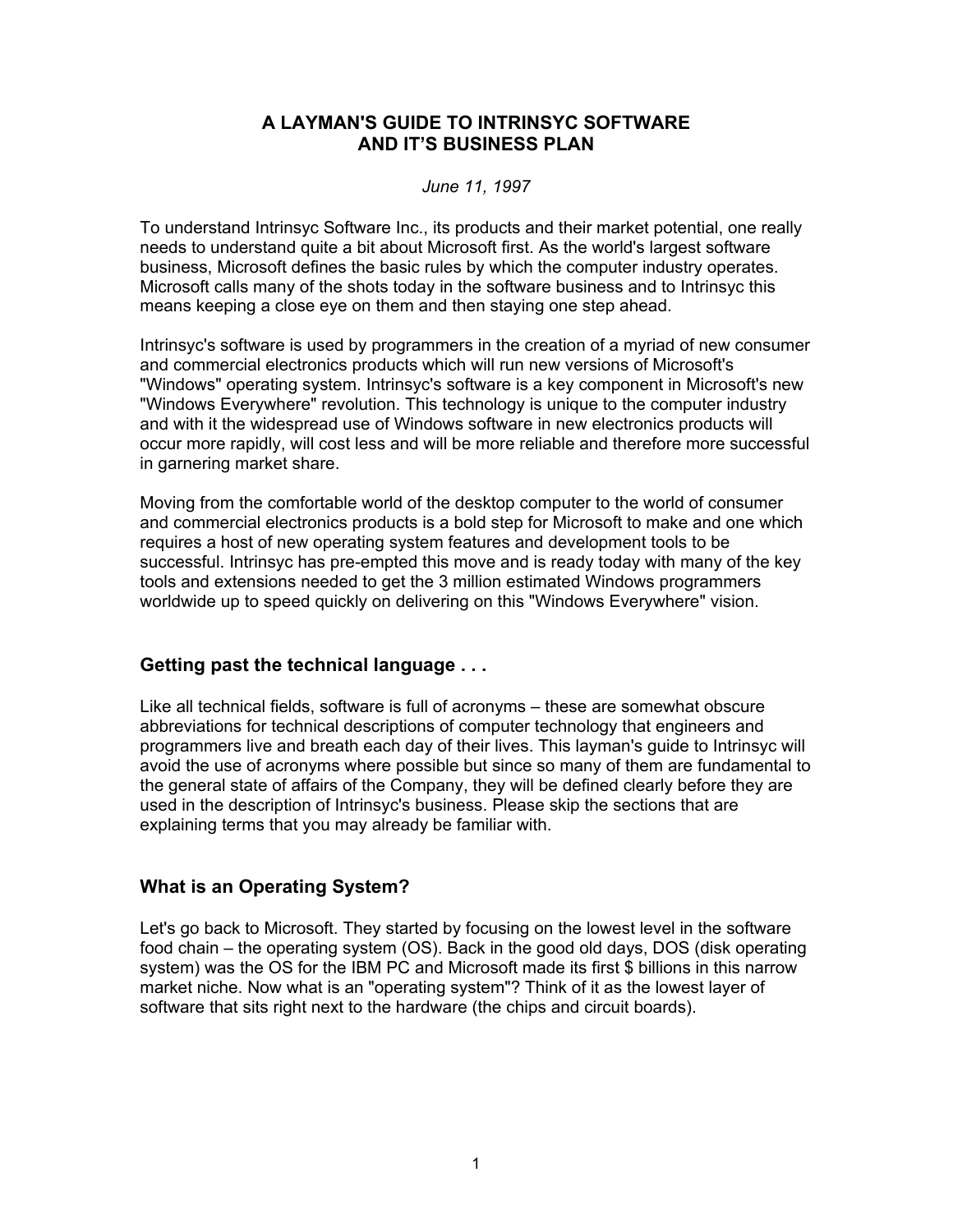The OS handles the tricky software to hardware interface so that the programmers out there who write the "applications" don't have to know too much about the hardware. The OS also handles all of the common resources that each of the applications rely on to operate (such as printer and network communications drivers) and plays an every increasing role in providing seamless connectivity to the Internet.

#### **What is an Application?**

An application is the software program that does something useful and unique for the end user. The OS doesn't do anything at all unless it is told to do something by an application (or a group of applications running together). So the hardware actually does the work, but the application tells the OS what to do which tells the hardware what to do. Each level is much like the hierarchy in a business with executives, managers and worker bees handling the operations of the company.

# **What is a "Desktop" Computer?**

This is the world of computers that IBM created with the advent of the IBM PC back in 1982. Before then there were mainframe computers with "dumb" terminals on people's desks. The desktop computer today is the result of a natural evolution and standardization of the original IBM PC design. Today, people talk more about Intel than IBM and that's because old IBM didn't really design much of the original PC – they were in such a hurry to get the design completed that they basically completely out sourced the whole design to Intel (using Intel's chips). Today, Intel is the company that is 99% responsible for the modern day "desktop" computer design from a hardware perspective.

This desktop computer business is really a wonderful example of how the forces of capitalism and economies of scale have driven the cost of computers down while maintaining compatibility between the numerous manufacturers of PCs worldwide. Today's software will run on almost any desktop PC out there and that's been a huge lesson for an industry that was once cranking out proprietary solutions for every new application that came along. Now we're getting into Intrinsyc's business model - moving away from the word "proprietary" in another computing market that is currently dominated by "not invented here" engineering thinking.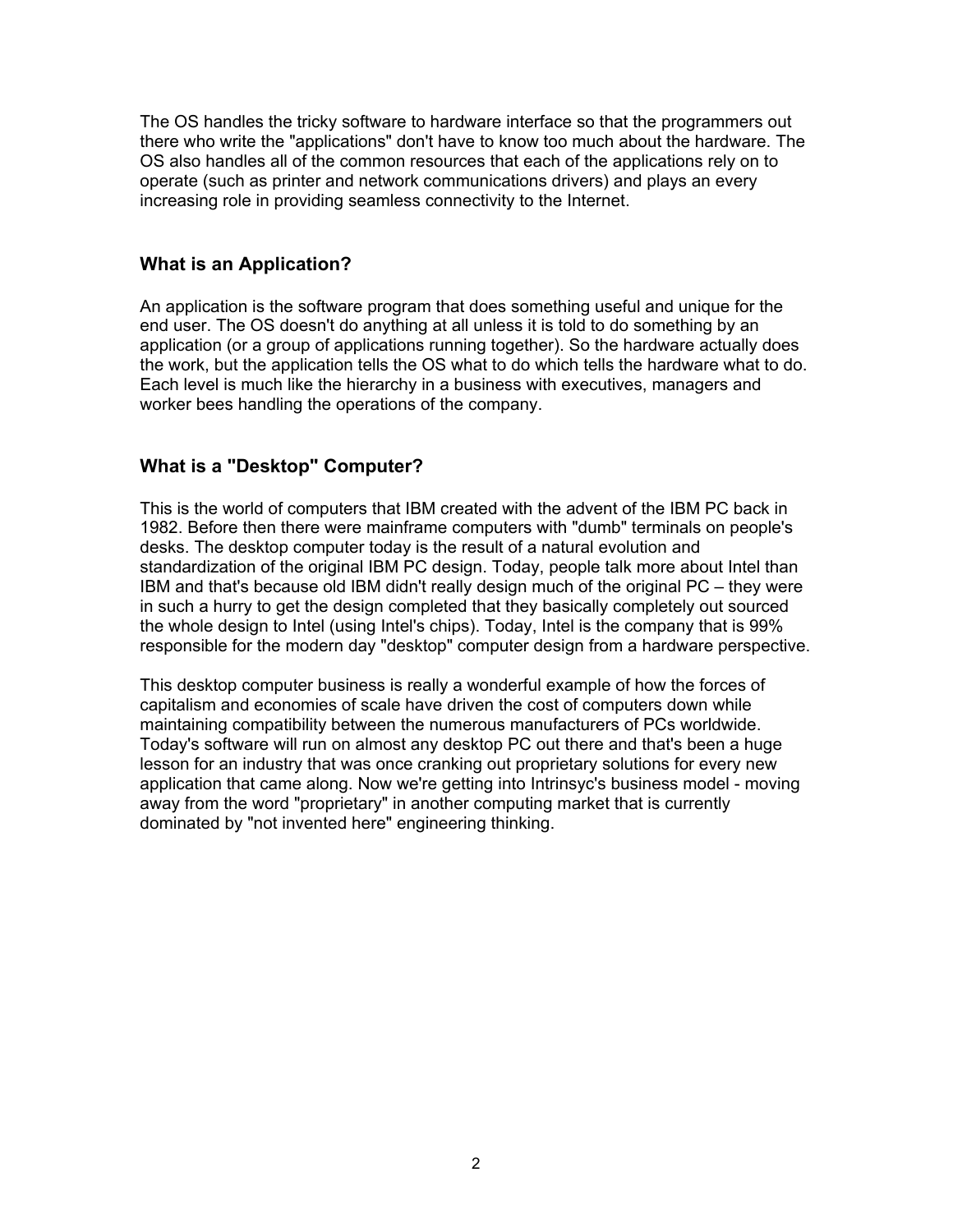# **What is an "Embedded" Computer?**

Embedded computers are found almost everywhere. Cars have at least one. So do robots used in manufacturing. So do medical imaging systems, home entertainment systems, alarm systems and the rides at amusement parks. They're special purpose, dedicated modules that perform defined tasks and their use in the world is ramping up rapidly. As products get more complex, as the need for automatic control, friendly human interfaces and system connectivity builds, companies are designing more embedded computers into their products. The world of consumer and commercial electronics is the world of embedded computing.

If there's a non-desktop computer out there, it can be called an embedded computer – and Intrinsyc's software is being used by programmers to create a whole new generation of "Windows Everywhere" embedded computer products.

# **Why is the Embedded Computer Market Important?**

The embedded software market is expected to grow from US\$2.5 billion this year to more than US\$5 billion by the year 2000 and this is a market Microsoft intends to capture. Microsoft owns a commanding 90% of the desktop software market worldwide but has not been a player in this embedded market until now. With 10 to 20 embedded computers for every desktop machine, one can appreciate the return on investment Microsoft is pitching to its investors – there is life after the desktop, it's called "embedded computing", and it's a huge opportunity.

# **What are Microsoft's Plans for the Embedded Computer Market?**

Microsoft has a "Windows Everywhere" vision. Their ultimate goal is to put a version of the Windows OS into virtually every electronic product we come across in our daily lives – cell phones, toasters, security systems, automobiles – the list is endless. The benefit is a world without complexity – a world with a standard human interface (Windows) to all of the myriad of electronics devices out there. And don't forget the Internet – it's a given that everything electronic will connect into the World Wide Web and Microsoft's Windows OSes will continue to provide that connectivity.

There are both consumer and commercial aspects to this Windows and Internet enabled world. While consumers would obviously like a simplification of their lives, the commercial world is driven by hard economic factors such as "time to market", lowest cost of development and production, life cycle support costs and reliability. The same economies of scale that won over the desktop computing market for Microsoft and Intel also apply to the commercial world of embedded computers.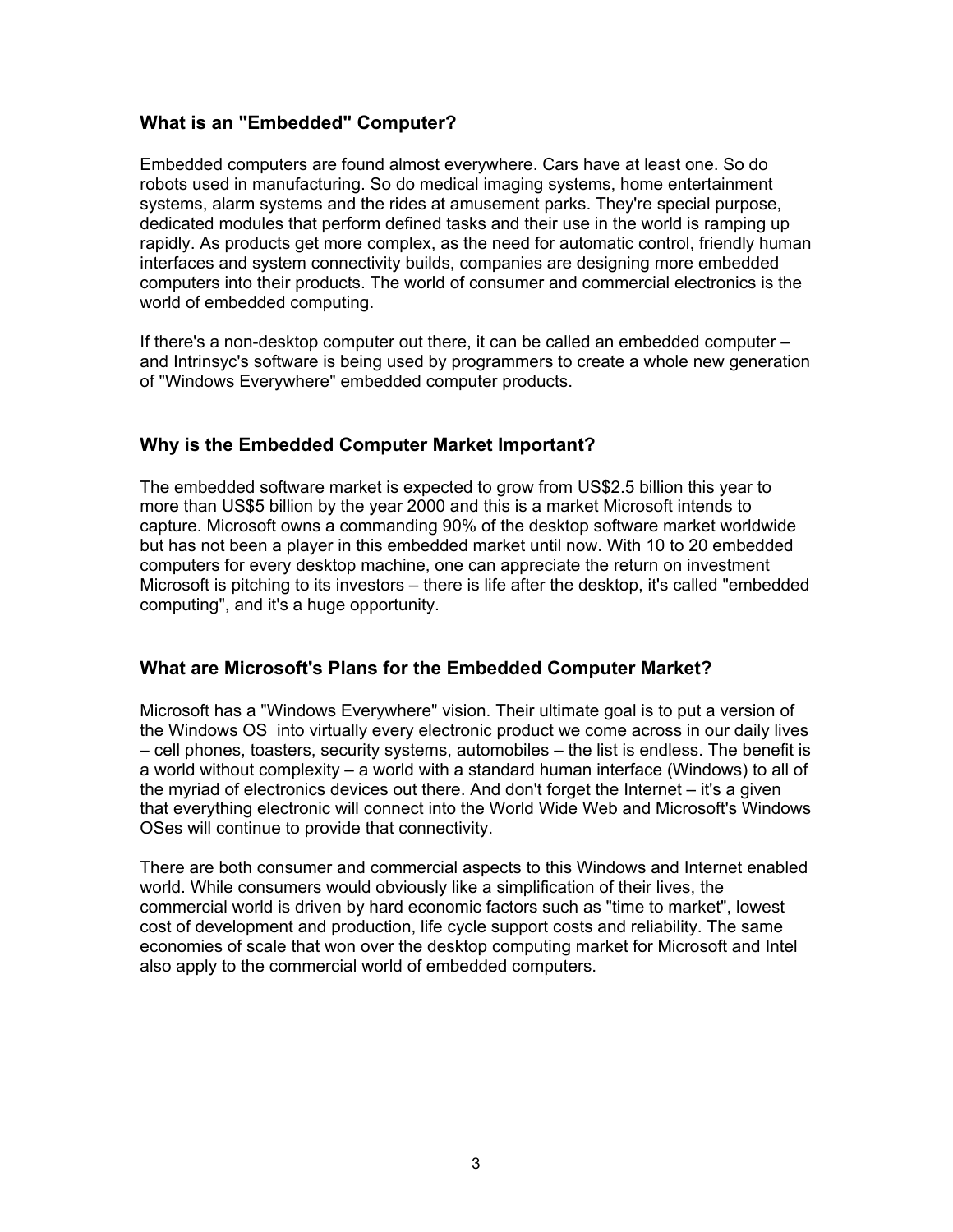#### **Microsoft's First Moves into the Embedded world – Windows CE 2.0 and Windows NT 5.0**

The embedded computing world is far different than the desktop market with no two devices looking or acting the same way. There will be a lot of twists and turns in the path to Windows dominance of this vast market and Microsoft will require the support of, and collaboration with, a number of innovative software and hardware companies to deliver on its vision of a "Windows Everywhere" world. Intrinsyc is potentially an important partner in this regard.

Microsoft has started to roll out a new operating system, Windows CE, that is in essence a lean and mean version of Windows 95. Windows CE 1.0 has already shipped to the HPC (handheld PC) market and is targeted to ship as Windows CE 2.0 to the embedded computing market in September. Windows CE 2.0 is intended to become the "small is beautiful" model for this new world order.

In the long run, our current understanding of Microsoft's various product offerings (Windows 95, Windows NT, Windows CE, etc.) will dissolve into a world of "component ware" that is "Win32" based. Win32 is the holy grail of intellectual property (IP) for Microsoft – it is the core of each of their newer Windows based operating systems and is the key defining "value add" for their company. In the end, Microsoft's whole business strategy is to see Win32 based OSes, in a variety of forms in as many different horizontal and vertical markets as possible.

An example of this is the crumbling delineation between Windows NT and Windows 95. It's already impossible for the untrained eye to see the differences on the computer screen as an end user although there are still important functional differences deep down inside. And it's going to get worse with NT 5.0 shipping now as it has been "componentized" to the point where it's going to be hard to tell what software is running on a local machine and what is running on another remotely located machine.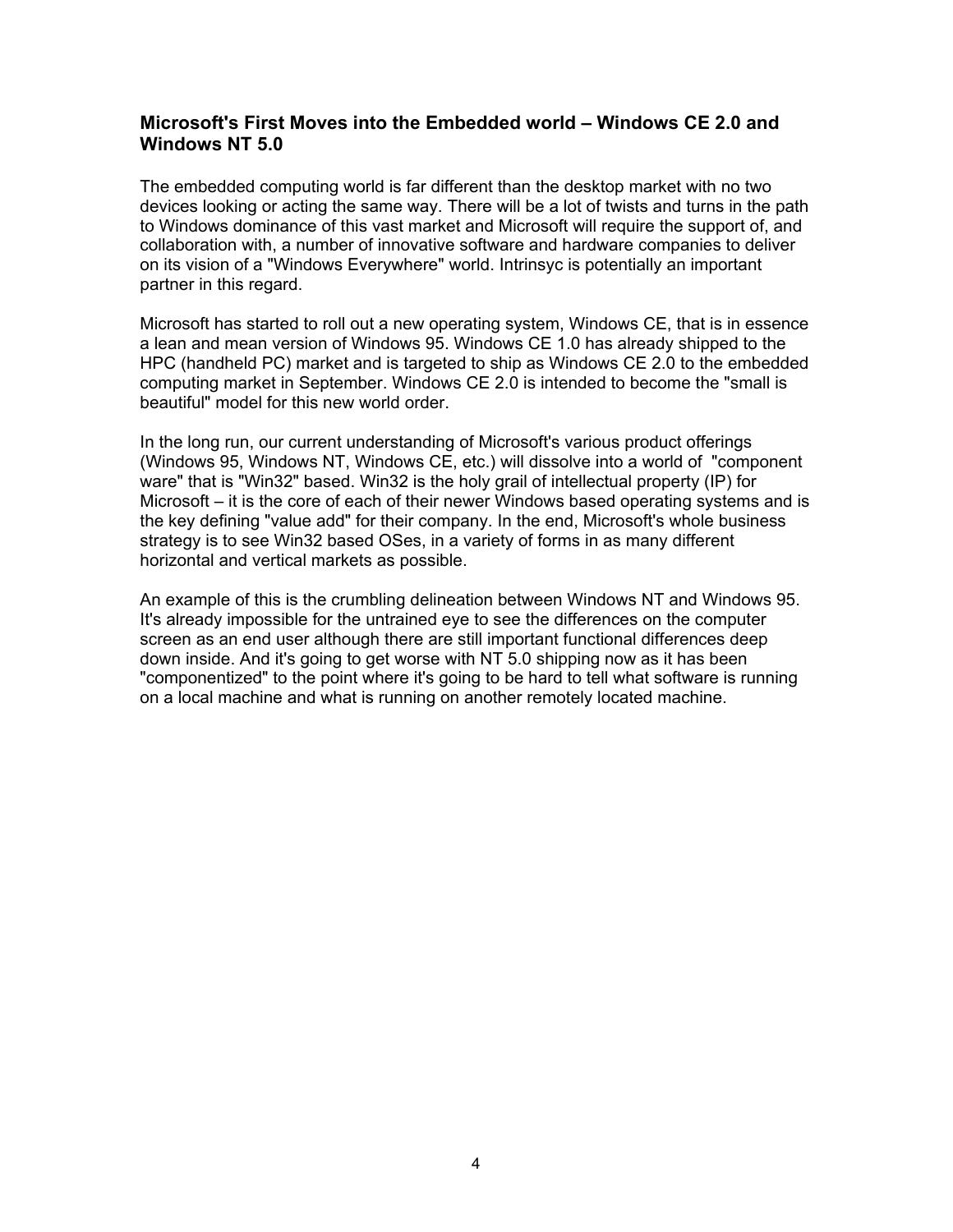#### **Windows, Windows, Windows – Which one is which?**

Here's a quick rundown of Microsoft's current Win32 based OS products:

Windows 95 – legacy transition OS from the old "16 bit" Windows 3.1/DOS world to the new world of "32 bit computing" (soon to be replaced). A light duty OS for your everyday average guy working in the office.

Windows NT – currently in version 4.0 release. A serious commercial duty product that is popular with server applications and rugged industrial and engineering applications. With version 5.0, this becomes an even more impressive product that will start finding its way into many new applications.

Memphis – This is Windows 98, the replacement for Windows 95. Gone will be the remaining "16 bit" legacy hooks and in many ways this product launch will hopelessly blur the distinctions between Windows 95 and NT.

Windows CE – Again, this is actually a range of different products that are based around Win32 and will come out in different flavors for different target industries (automotive, consumer, etc.)

# **Where does Java Fit into this Win32 Strategy?**

A lot has been written about Java and there's no doubt about its significance to the world of computing. What a lot of people forget is that Java is just another OS looking for acceptance in this market. It is owned and controlled by Sun Microsystems (the same dynamic as Win32 being Microsoft's IP) and it will be viewed similarly to Microsoft's domination of the desktop market today if it truly becomes the next standard in OSes.

One can't talk about Java without addressing the world of network computers (NCs). This brings up the whole discussion of the "thin server/fat client" versus "fat server/thin client" model of networking. We'll explain it all here in plain language but just keep in mind the word "capitalism" and understand that everyone is biased (for or against Win32 or Java).

# **Thin Server/Fat What?**

"Thin server/fat client" is a description of the traditional desktop PC model of computing where all of the OS and applications reside on the local machine and the backroom server handles some basic central file storage and connectivity tasks only. This has been criticized by the Java proponents as being a costly computing model since the desktop computer has become more and more complicated and the maintenance and support of the numerous desktop machines has driven costs up. The counter balance to this is the argument that thin server/fat client computing is fast, efficient and gives the most flexibility and power to the end user (true).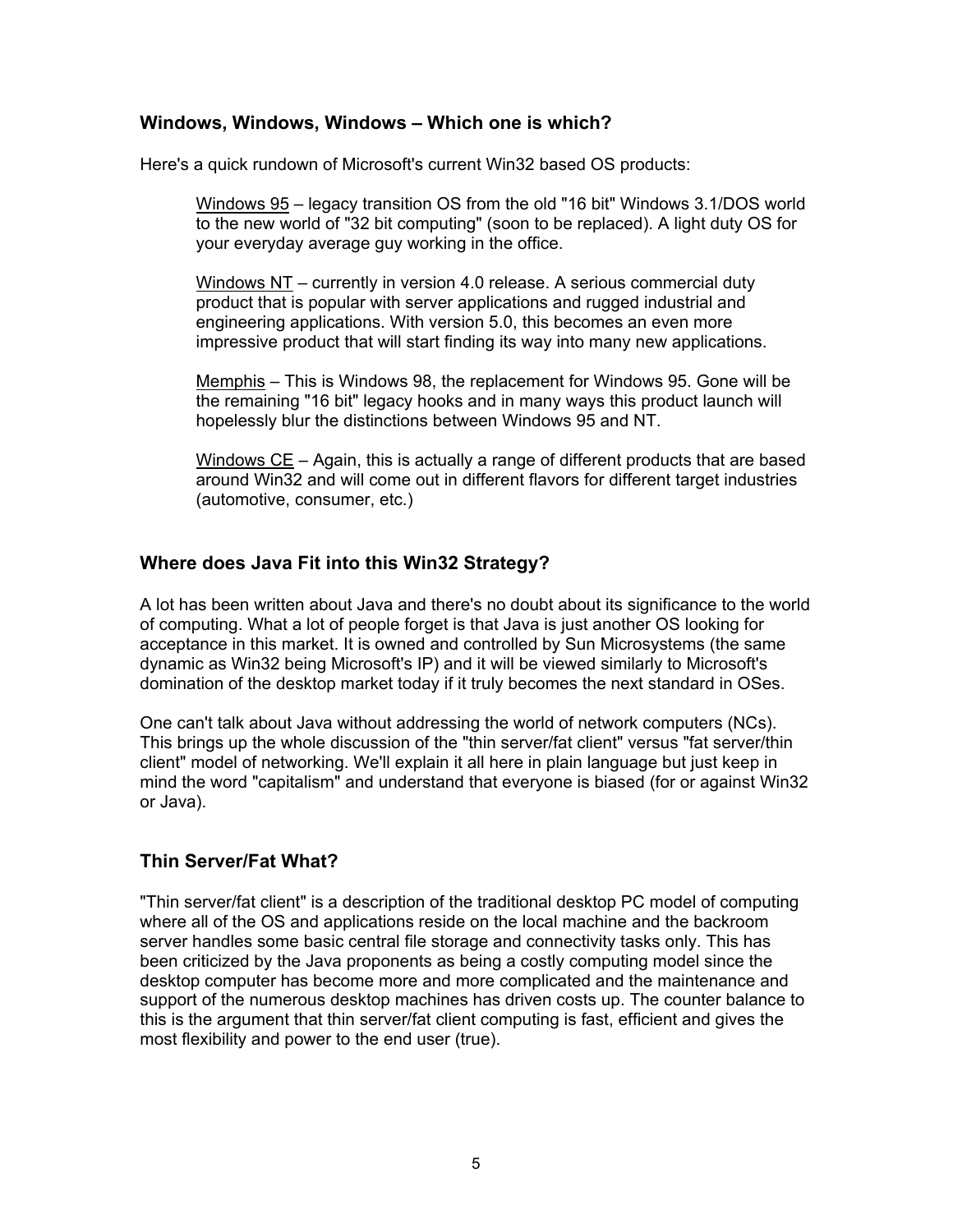NCs are very much akin to the old dumb terminal/mainframe computing model and that's why they are referred to as a "fat server/thin client" model. These are diskless devices that have less computing power, are maintenance free, and run everything "over the net". This is of course utopia from a maintenance and support perspective but the end users may have to wait a long time before they get used to what may turn out to be a substantial drop in performance, flexibility and efficiency in comparison with their existing desktop machines. Java is touted as the OS of choice for the NC model and it dove tails nicely with the dramatic growth of the Internet (now if we could just solve the bandwidth problems with the Internet . . .).

# **So Who is Going to Win – Microsoft or the "Anyone but Microsoft" Camp?**

In the end, nothing is black and white. The popular press loves to hype Java and NCs which are definitely in vogue at the moment. What will actually happen is that the majority of desktop and embedded computing applications will run a hybrid approach with the use of Java for Internet/Intranet communications and extensive use of Microsoft's Win32 OS as the underlying foundation. Intrinsyc's technology development plans are firmly grounded in this "middle of the road" strategy and its tools and extensions are actually playing a key role in allowing low cost embedded devices to be based on Win32 while having full Internet and Java features and benefits as well.

# **Where's the Business Opportunity for Intrinsyc?**

Intrinsyc is delivering the software tools and extensions needed to turn Microsoft's goal of "Windows Everywhere" into a lucrative opportunity for the more than three million Windows programmers out there who need advanced software tools to create this new generation of user friendly Win32 based embedded products.

Windows programmers are comfortable today with developing Win32 applications for the desktop market where all computers are alike from a hardware perspective. The embedded market, with its infinite variety of hardware platforms, has been a far more challenging task to address until now. Traditional desktop application development work centers around the compiler as the key software development tool - once a new application is compiled and debugged, it can be shipped with confidence to a worldwide desktop market.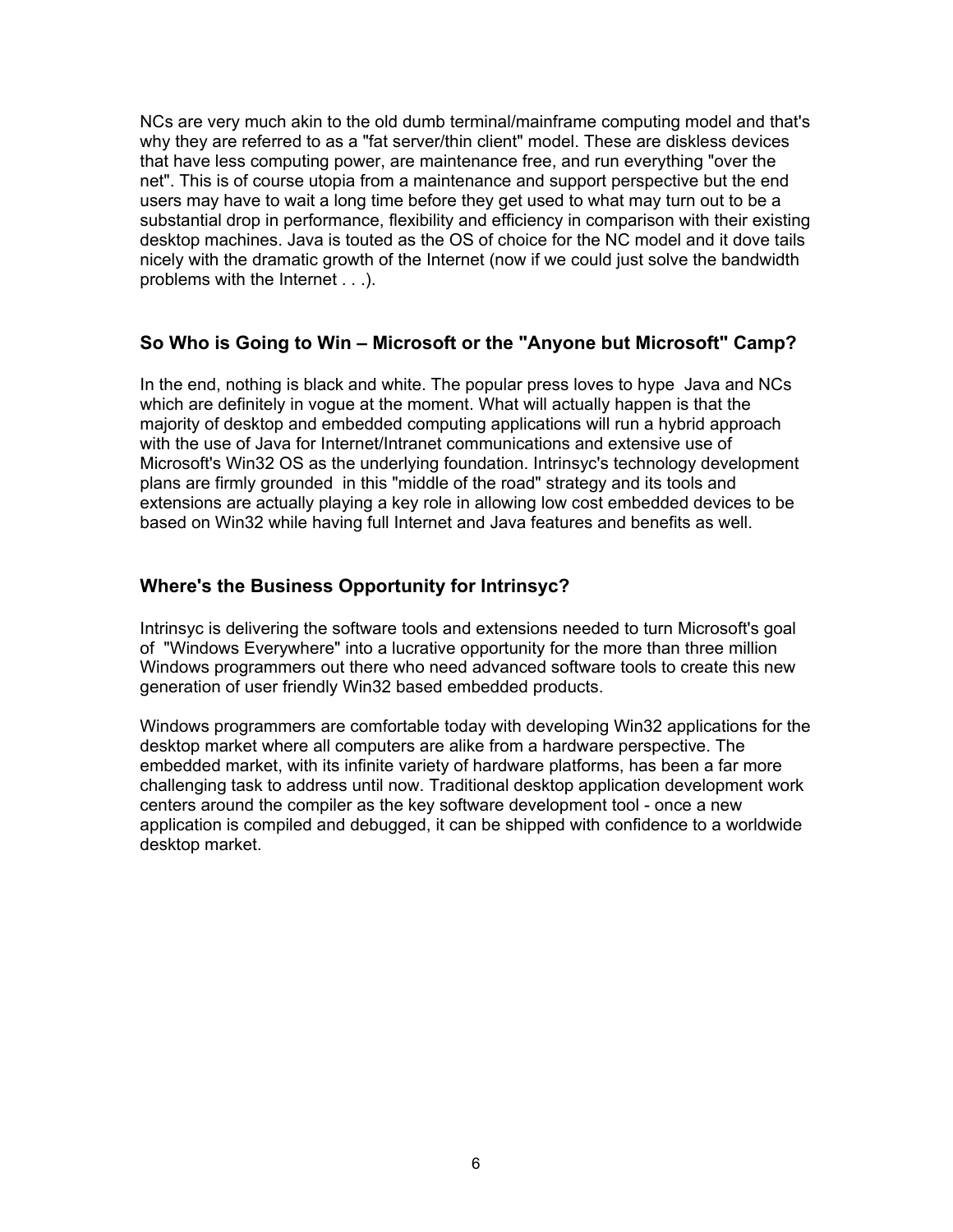# **Going Beyond the Compiler with Intrinsyc's Tools and Extensions**

With Win32 based embedded systems, the compiler tools aren't enough to get the job done quickly and with the necessary features the product may require. Embedded systems are typically very cost sensitive so minimizing the resources required is often important (memory and disk size, processor speed, number of peripherals, the speed of start-up, etc.).This is where Intrinsyc's software come into play by:

- Bridging the knowledge gap between the compiler (which creates executable application), the operating system and finally the target hardware platform itself, and
- Extending the operating system features to provide the functionality required for the application that could otherwise not be provided.

#### **Intrinsyc's Tools give programmers powerful feedback during the design process**

Examples of a knowledge gap between the compiler tool capabilities and what Intrinsyc's tools provide to the programmer include:

- Understanding how much memory an application would take (disk space or memory size)
- Understanding which operating system components would be required by the application for it to run in as small a memory "footprint" as possible
- Giving dynamic feedback on what happens to the application and OS when changes to the hardware design are made
- Allowing dynamic changes in the final product's OS (e.g. CE or NT) helping quickly drive the cost of the resulting product down to its lowest possible level while preserving and in many cases enhancing the features and performance of the final product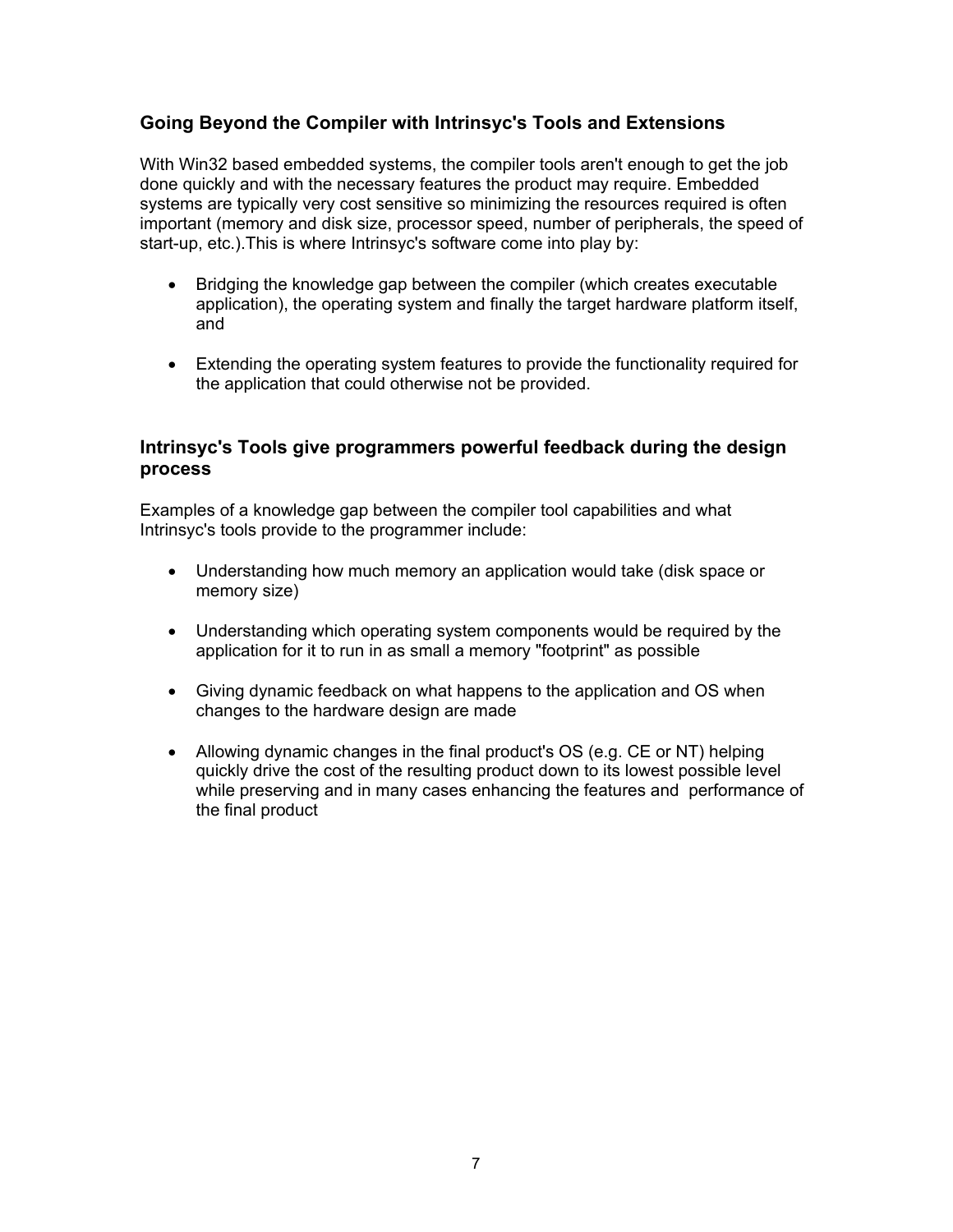# **Intrinsyc's Operating System Extensions provide powerful new features to programmers**

Developing Win32 based applications for the embedded market also requires additional features that Intrinsyc's software libraries provide:

- Allowing the Windows OS and the application to be saved onto alternative types of storage media such as CD-ROM, Flash memory (re-programmable chips), or ROM (read only memory chips).
- Providing unique hardware drivers to allow many new types of devices to be communicated with and controlled by the embedded computer
- Providing fault tolerant operation so that any system crashes would be avoided or recovered from gracefully
- Providing "real-time" extensions to the OS so that it is more precise in terms of how and when it executes various bits of the applications that are running on top of it
- Adding customized Java internet communications requirements (NC computing model)
- Adding powerful signal processing capabilities so that data flowing into and out of the embedded computer can be efficiently manipulated (e.g. test & measurement or industrial process control applications)

# **What kinds of real world applications are there for Intrinsyc's Technology?**

Programmers looking to create minimal footprint Windows NT embedded systems with real-time performance, or remotely deploy embedded Windows CE devices need look no further than Intrinsyc's hot new software tools. Anyone who may be dreaming about putting the power and sophistication of Windows NT into less that 16M of ROM – complete with the application and network communications, or wanting to profile their application's use of RAM, ROM and device driver resources, or needing some powerful internet features and signal processing capabilities may find elegant solutions at their finger tips using Intrinsyc's new software tools.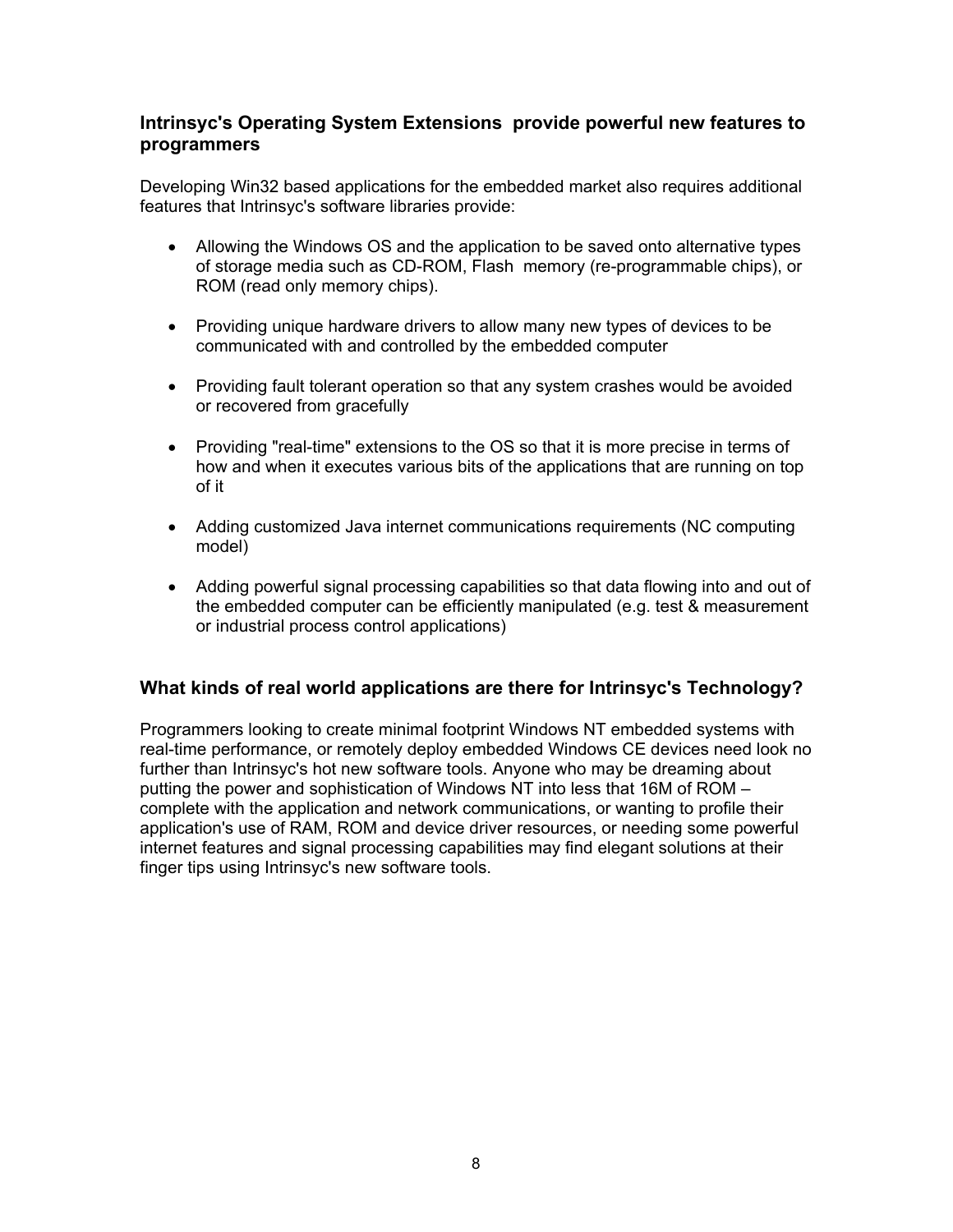#### **How are Intrinsyc's Software Tools Used by these Programmers?**

Intrinsyc's tools plug directly into Microsoft's Developer Studio development environment and provide important new features as well as application and OS level extensions, in the form of embedded systems software libraries, that extend the capabilities of Win32 based applications to a wide range of new products that were previously the sole domain of proprietary OSes.

Microsoft wants Java to be a supporting Internet technology rather than a replacement to Win32 itself and this is the strategy Intrinsyc's tools are supporting. Companies like Philips have already bet heavily on Windows CE for consumer products and many others are quickly joining the fray. Intrinsyc, it seems, has entered the market with the right tools at the right time and the analyst's tend to agree.

# **What are the Analyst's Saying about Intrinsyc?**

"We see Windows CE as a real opportunity to open up sensors and controllers, and using things like Rainbow [Intrinsyc's new web server technology] will definitely make that information available," said Bill Thompson, a senior analyst at Automation Research Corp. in Dedham, Mass. "To serve that information up onto a standard Internet/intranet format is definitely exciting. It also goes along with Microsoft's push to make their Windows solution scalable downward as well as upward," Thompson said.

Client Server News of New York stated, "Intrinsyc's web server can run on top of Microsoft's Windows CE, the first of its genre and a key function Redmond needs in its battle to defeat Java in the embedded controls market. Java's been heavily touted for such applications, handled now almost exclusively by custom mini-OSes, but Redmond's just as loudly touting NT-based networks with CE on the controllers."

# **Who is selling Intrinsyc's Products Today?**

Intrinsyc's products are being marketed by Allen Crawford Associates (http://www.aca.ca ) in Canada, by Wizard Information Systems (http://www.wizinfosys.co.uk ) in Europe and the Middle East, and by RadiSys Corporation (http://www.radisys.com) worldwide as part of its strategic software alliance. Intrinsyc is also working on distributing its products directly through Microsoft and Intel.

# **Who are the End Customers?**

Initially Fortune 500 companies. Eventually, all 3 Million Windows programmers.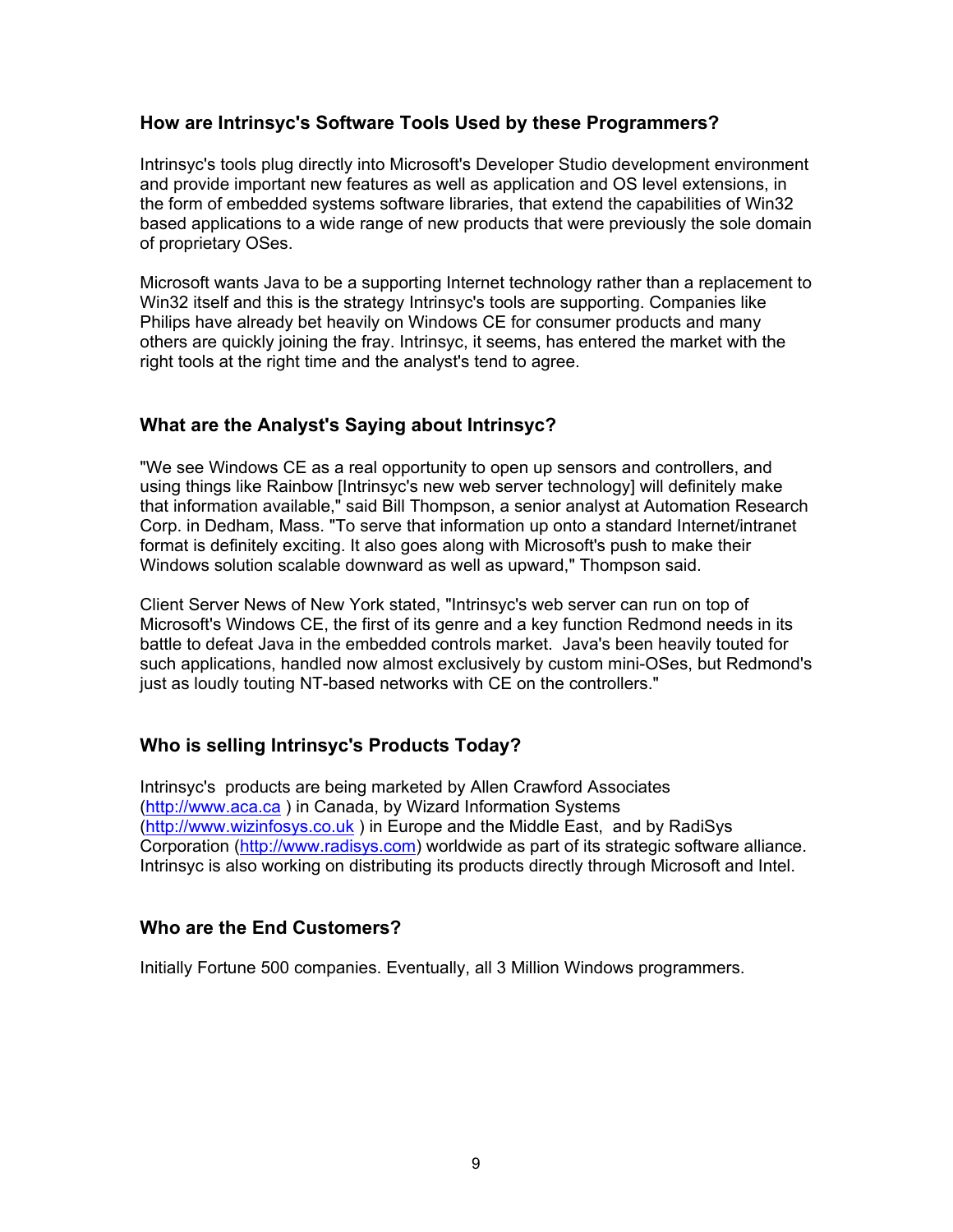# **Where will the revenues come from (Delivery Mechanism vs. Content)?**

Initially, the sales of the tools will generate significant early stage revenues but the medium to long term corporate revenues will come from the "runtime" licenses that the operating system extensions and other software libraries will provide to the Company. For each and every software tool suite that is sold, literally hundreds of thousands of runtime licenses could be generated in the long term.

Think of the software tools as the "delivery mechanism" for the software runtime components or "content". The more products that are produced that use Intrinsyc's "content" in their operation, the better the long term revenues and profitability of the Company will be. The long term strategy will be to lower the cost of the delivery mechanism (lower the barrier to entry) to encourage maximum use of the content in end user products. This is where Microsoft will be making its money too (selling a copy of a Win32 OS for each and every consumer and commercial Windows based product that is sold).

# **In a Revenue Model based heavily on Content, specifically what Content is hot today?**

First of all, the tools themselves are a hot product today. Fortune 500 companies are the initial marketing focus and therefore a premium price for a high quality product will be sought (IX sells today for US\$10,000 without content). Second of all, Intrinsyc has the 3 most important pieces of content required in the embedded industry today:

- 1. Fault Tolerance Intrinsyc has the world's first software based fault tolerant solution for Win32 applications (as featured in Byte magazine). Soon to be released for Java as well.
- 2. Windows CE based Web Server already receiving world wide attention as the first technology of its type on the market today and a key technology Microsoft needs in its battle with Win32 against Java. Intrinsyc's Rainbow technology now provides full internet capabilities (including Java and ActiveX) to any CE based device.
- 3. Real-Time performance in partnership with RadiSys Corporation (and via their largest shareholder Intel), Intrinsyc offers the world's first production shippable real-time extensions for Windows NT (and soon for CE as well), called INtime.

Intrinsyc continues to lead in the development of more key "content" and will also be releasing versions of its SP product as part of this content development initiative. Intrinsyc is also in negotiations with a number of prominent software companies to use Intrinsyc's delivery mechanism for their software content (as per the RadiSys INtime relationship) under an OEM licensed basis.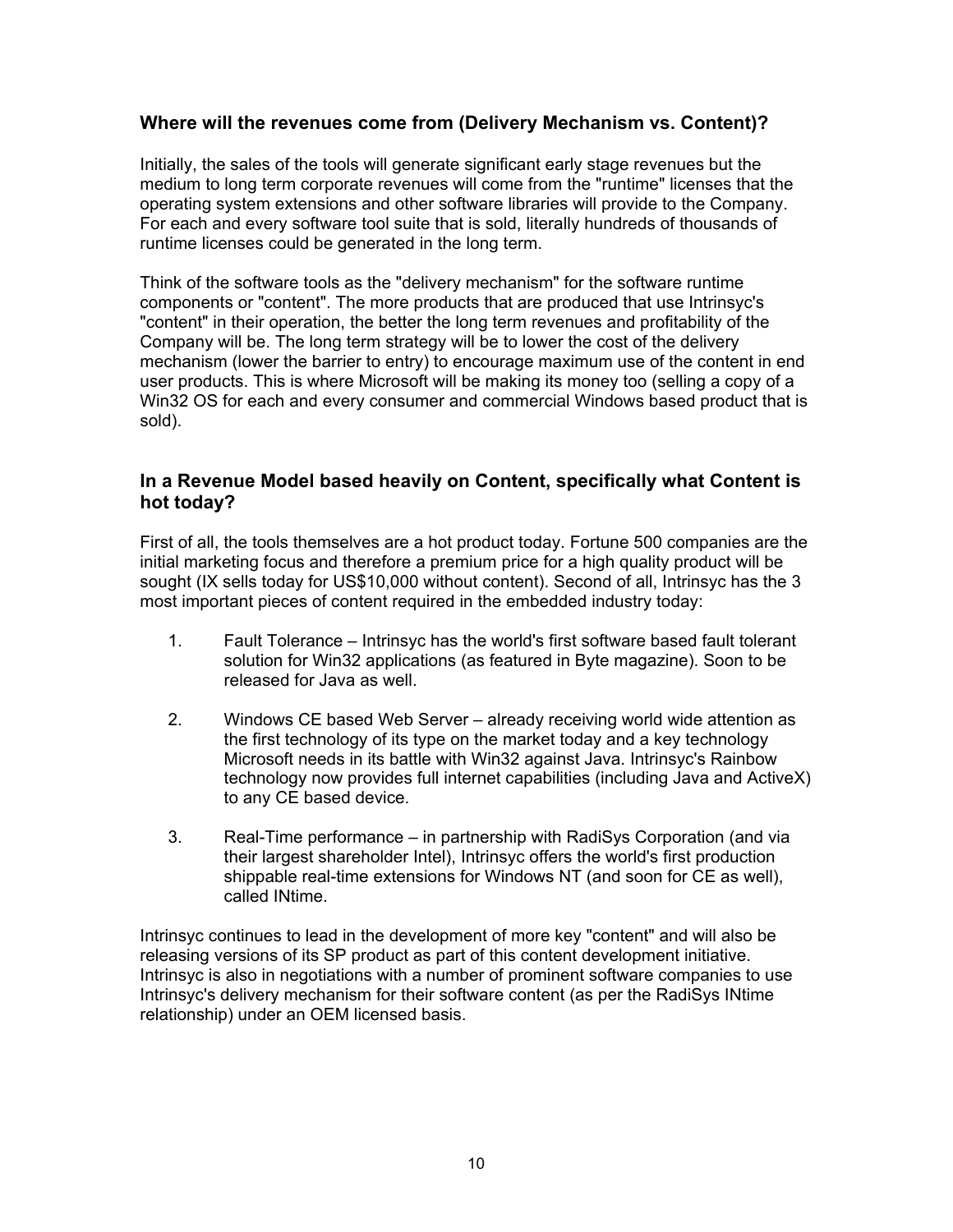# **What are the key risks with Intrinsyc's Business Model?**

There are a number of risks, many in different areas as follows:

- Competition may come from a number of different sources: compiler tool vendors who wish to extend their business model into this new embedded tools area, Microsoft itself, and other new startups. In the Internet age, speed of execution and quality are tied together. Intrinsyc will only stay ahead via constant innovation and key partnering to gain access to distribution channels to quickly obtain market dominance (with the goal of becoming the defacto "delivery mechanism" and "content" standard).
- Failure to execute: Intrinsyc has a world class development team and management team. However, any serious errors of judgement or technical miscalculations or errors could threaten the long term viability of the Company at this early stage in the market development.
- Failure to accelerate development and marketing: Intrinsyc's market anticipation and timing has been excellent up to now. World wide attention is now being paid to the Company and its technology. With that attention comes demands from a great many directions which will require a combination of focus as well as expanded development and marketing efforts. Lack of financing or lack of availability of key new technical resources could seriously affect the growth prospects of the company.
- Failure by Microsoft to deliver its products to market in a timely fashion: If Microsoft drops the ball on the release of Windows CE 2.0 or if other significant technical issues outside of the control of Intrinsyc impede the market acceptance of the Company's technology and products, it would result in being too early to market with the further result of a significant lack of short term revenues and possibly the creation of stiff new competition (that would have had a chance to catch up to Intrinsyc).

# **Who are Intrinsyc's Competitors?**

Intrinsyc's products are not competitive to other software vendor's compiler tools today (companies such as Microsoft, Borland, Symantec, and Metrowerks). Intrinsyc's products are complimentary to these products and technologies.

Intrinsyc is positioned at the beginning of a new market cycle and there is only one other potential competitor out there today, VenturCom, of Boston, Mass. who has defined embedded tools and extensions for Win32 based systems as their business model as well. Intrinsyc was working with VenturCom earlier this year to try and integrate their real-time Windows NT extensions and their Component Integrator (CI) product with Intrinsyc's Integration Expert (IX) product line. In the end, Intrinsyc partnered with RadiSys, a competitor of VenturCom's in the real-time arena, and now RadiSys and Intrinsyc are co-marketing and co-developing products together for the "Windows Everywhere" embedded market.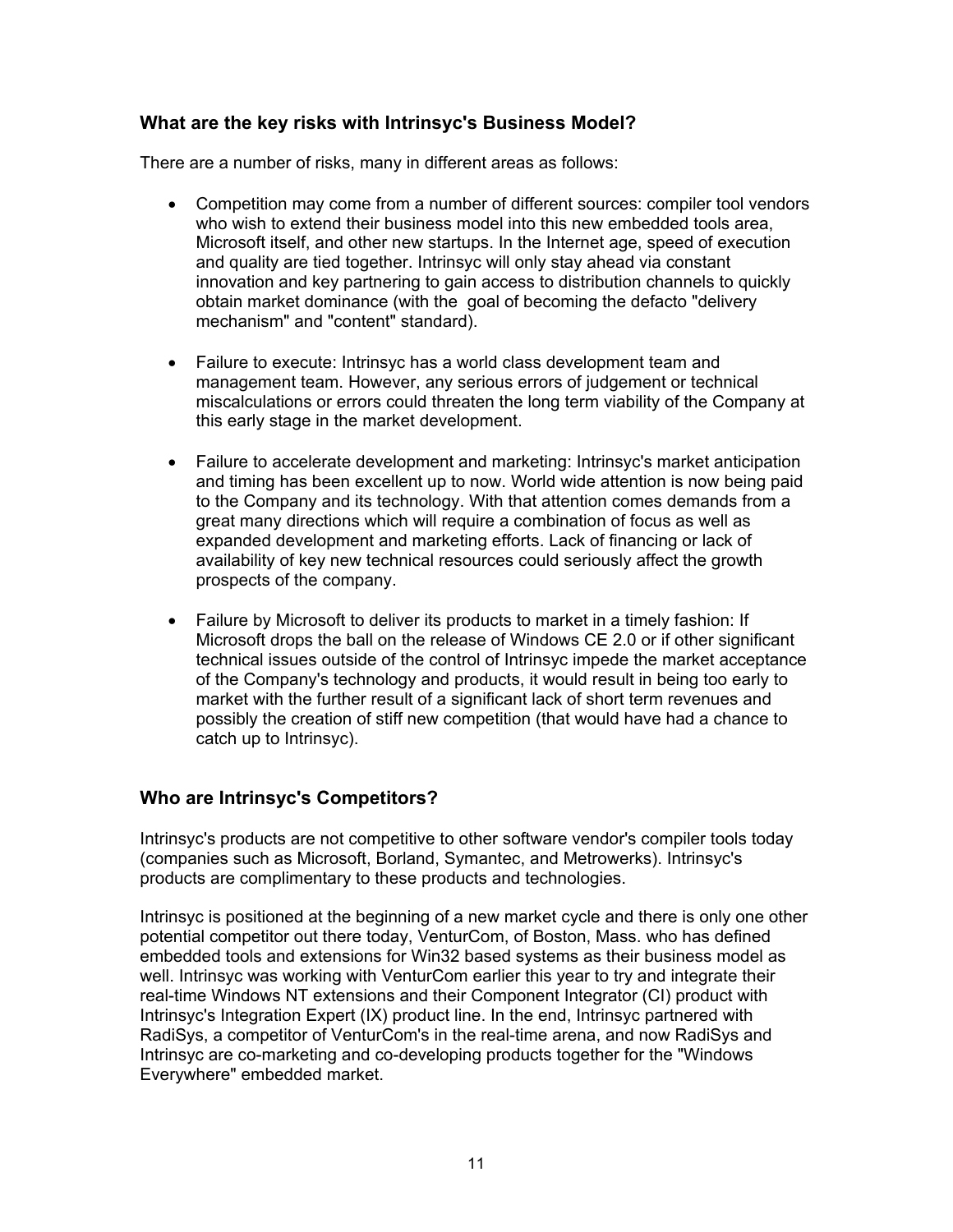VenturCom's CI product performs some targeting functions that are similar to Intrinsyc's IX product at the OS level, but in a different manner and for potentially different customers. IX focuses on application level (first and foremost) and OS level independent automatic target generation (any Win32 OS target) while CI is a manually coded database for the creation of minimal footprint NT 4.0 systems only. Ultimately, CI may produce a smaller footprint for an NT 4.0 system than IX (the natural result of an automatic versus manually coded approach) but IX offers many other features that appeal to the programmer other than NT 4.0 only targeting needs. Intrinsyc feels that CE should be used in embedded applications where very small footprint requirements are specified and IX can be used to make these NT vs. CE analyses and trade-off decisions by the developer dynamically while the application is being written. IX is also always current and up to date with any version of Win32 because of its automated approach to dependency analysis from the application down to the OS.

Intrinsyc is attempting to establish IX as the defacto industry standard for embedded systems target generation and code analysis as an extension to Microsoft's Developer Studio product and should quickly achieve this goal in the next year. From that point onwards, it is important for Intrinsyc to generate cash flow from "runtime" licenses (such as the Company's WinFT, Rainbow and SP software components). There are also many other potential strategic alliances Intrinsyc is looking at with Electronic Design Automation (EDA) companies, as well as other embedded hardware manufacturers and software tool vendors. The list goes on and on. The opportunities are truly exciting.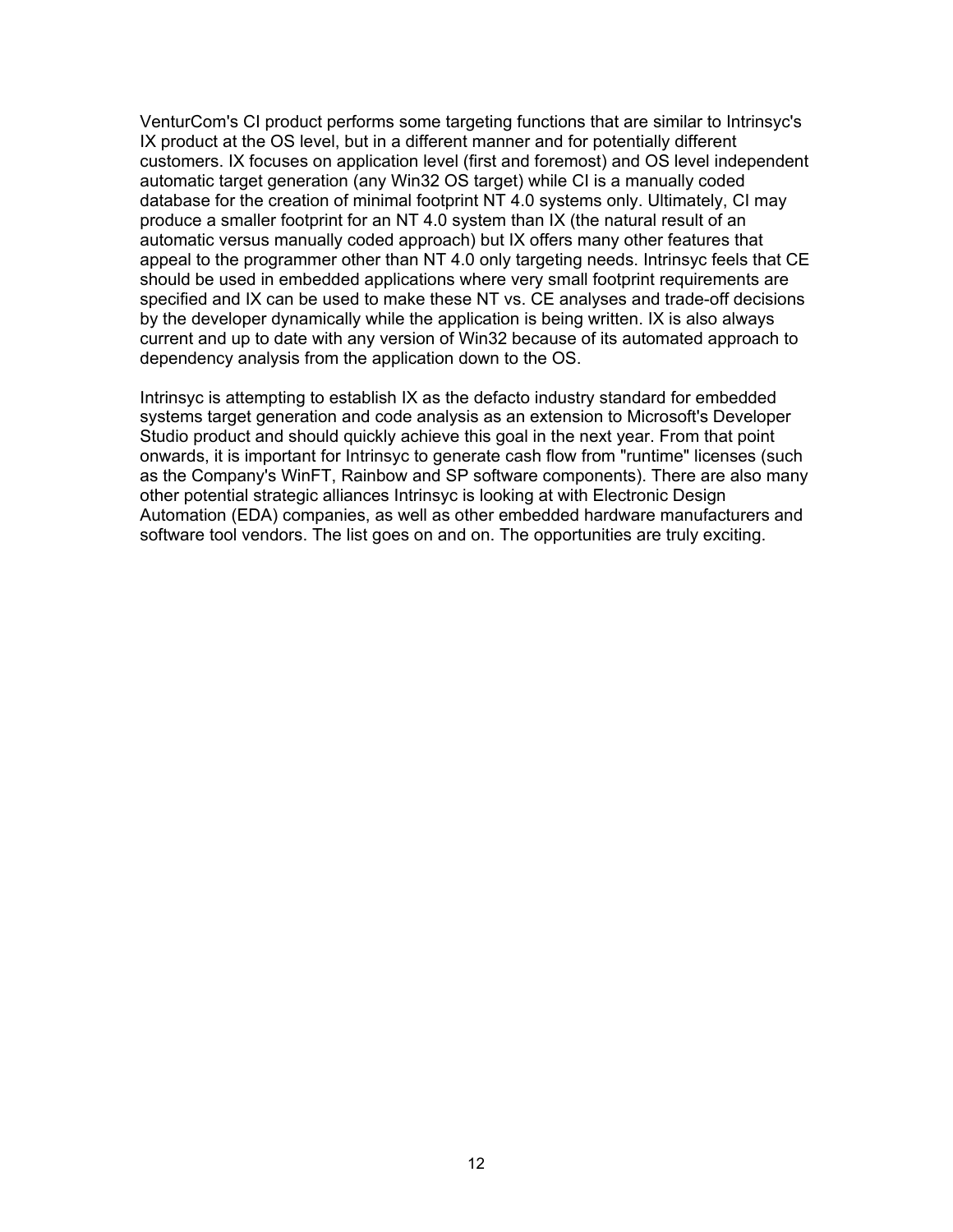# *Spotlight on Intrinsyc's Products and Technology . . .*

# **Intrinsyc IX - Component Analysis and Target Generation**

Intrinsyc IX (Integration Expert) provides component analysis and management capabilities that simplify tasks associated with application development, operating system configuration, and target generation. Intrinsyc IX assists developers in the creation and deployment of minimal footprint Win32 applications and systems.

Developers can use Intrinsyc IX to analyze and manage a set of programs and libraries that comprise a single target application. Suppliers of operating systems, device drivers, and hardware can use Intrinsyc IX to provide configuration data for subsequent use by application developers during target generation.

The key features of Intrinsyc IX include automatic application dependency analysis, profiling, OS configuration, and target generation. The analysis is dynamic, requires no source code, provides automatic footprint calculation, and works for any version of Windows NT or CE. Integration capabilities include:

- Automatic Dependency Analysis -- inspection and profiling techniques to derive and capture static and dynamic relationships between the application and OS layers; and application metadata management and visual display of arbitrary collection of software components.
- Profiling -- calculation of total target footprint; and improvement of code quality through optimization of compiler flags and statistical analysis of run-time memory usage.
- Configuration -- development of a comprehensive information model to represent OS and hardware, as well as to use information generated by industry standard and third party OEM Adaptation Kits (OAKs).
- Target Generation -- deployment of software components managed in the information model to the target platform.
- Intrinsyc IX also provides seamless integration for developers who plan to work with the RadiSys INtime real-time extensions for Microsoft's Win32 OSes. These capabilities offer an ideal solution for customers who need a small target footprint combined with a real-time Win32 based OS for their embedded applications or systems.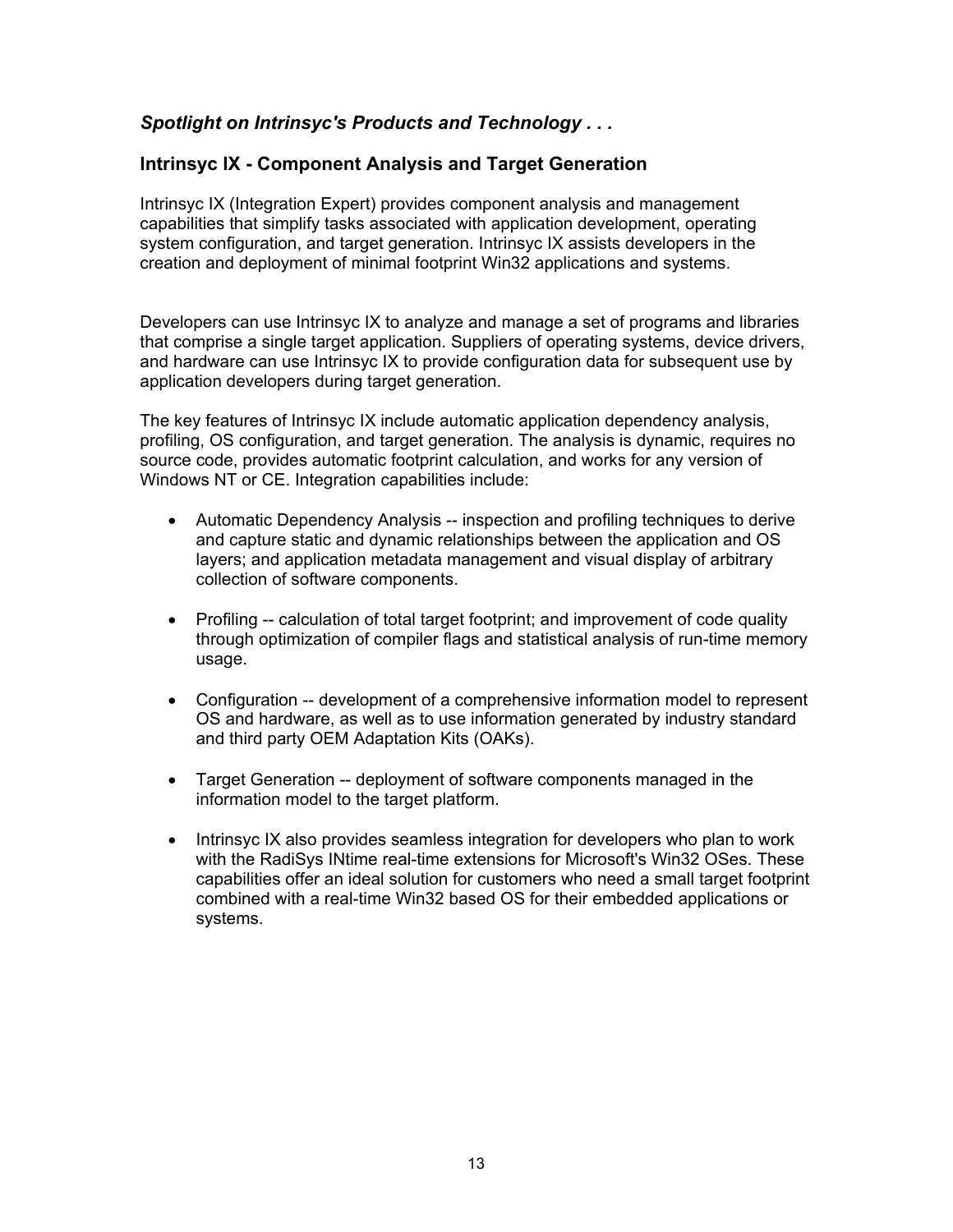#### **Intrinsyc WinFT – Fault Tolerance**

Intrinsyc WinFT provides fault tolerance at the application level. This enables the detection and recovery from faults that cannot be resolved by hardware techniques or by the operating system. It's unique approach to fault detection and correction enables Win32 developers to improve the availability and reliability of their applications in a cost effective manner. Intrinsyc WinFT provides even greater value for embedded systems where alternative means of fault tolerance can be cost prohibitive.

Intrinsyc WinFT was designed for developers and administrators of fault tolerant Win32 applications and systems. Developers can use the simple API provided to quickly and easily build fault tolerant features into their applications. Administrators can use the Intrinsyc WinFT to configure and monitor their fault tolerant systems to ensure optimal performance. A full featured demo version of this product can be downloading from Intrinsyc's web site.

#### **Intrinsyc Rainbow - Thin Server Communication Technologies**

Intrinsyc Rainbow simplifies the development of Internet-enabled embedded devices by providing a simple application programming interface (API) to a small footprint Web Server. It is believed to be the world's first web server software for Windows CE. This highly efficient and compact web server software has the potential to allow millions of Windows CE based embedded computers to be accessible directly on the internet using commonly available web browsers such as Microsoft's Internet Explorer and Netscape's Navigator.

Intrinsyc Rainbow implements both HTTP and IIOP communications layers as well as full Java and ActiveX support, dynamic system calls and Windows CE file system support. A live product demonstration is available on the Internet at http://rainbow.intrinsyc.com.